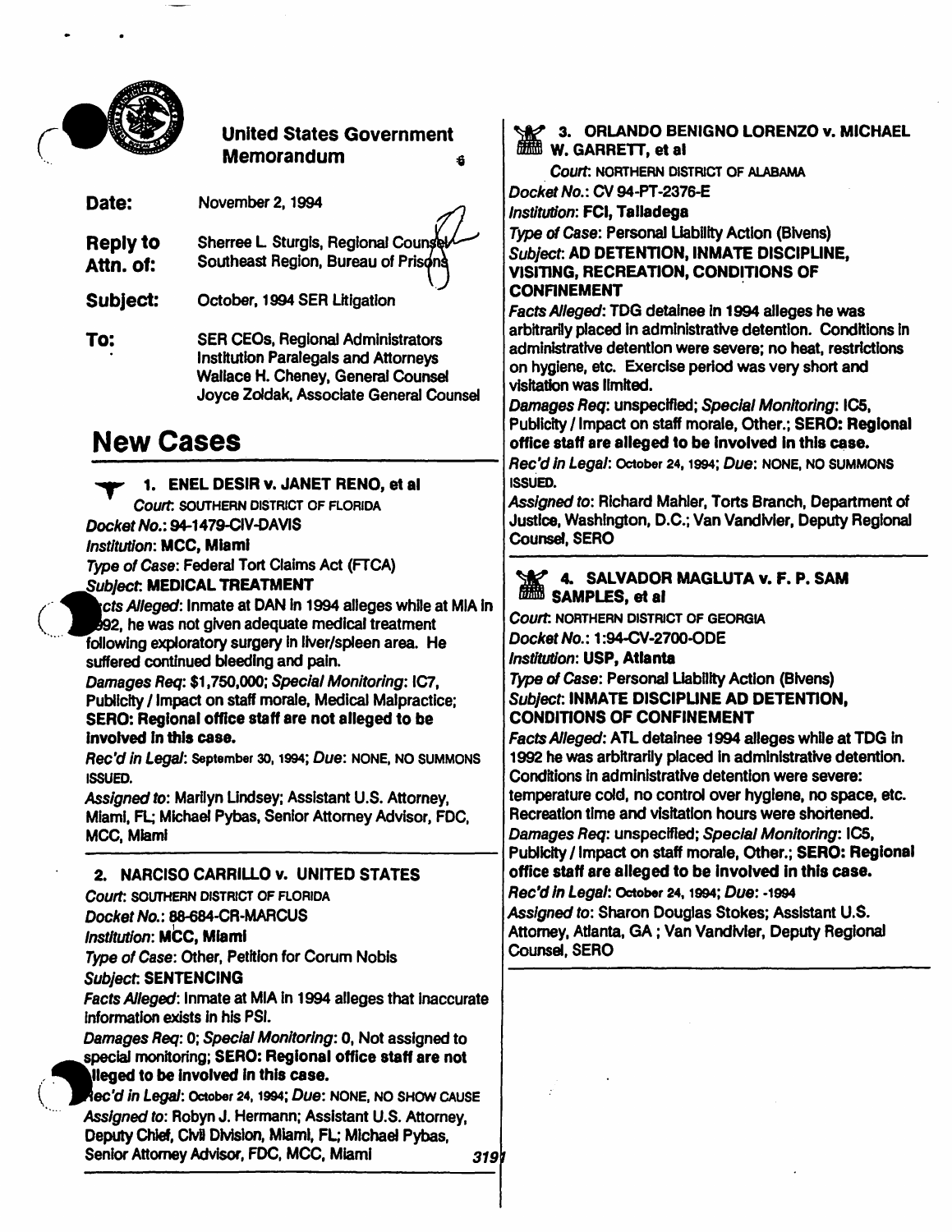

| 8. DAVID BRASWELL v. BUREAU OF PRISONS, et al.<br>Court: SOUTHERN DISTRICT OF GEORGIA<br>Docket No.: CV294-63<br>Institution: FCI, Jesup<br><b>Type of Case: Habeas Corpus</b><br>Subject: CLASSIFICATION FOI-PRIVACY<br>Facts Alleged: Inmate at JES in 1994 alleges that incorrect<br>information in his PSI has resulted in a higher classification<br>level.<br>Damages Req: 0; Special Monitoring: 0, Not assigned to<br>special monitoring; SERO: Regional office staff are not<br>alleged to be involved in this case.<br>Rec'd in Legal: October 24, 1994; Due: NONE, NO SHOW CAUSE<br>Assigned to: Dolora L. Kennebrew; Assistant U.S. Attorney,<br>Savannah, GA; Michael Dedman, Paralegal Specialist, FCI,<br><b>Jesup</b>                                               |
|-------------------------------------------------------------------------------------------------------------------------------------------------------------------------------------------------------------------------------------------------------------------------------------------------------------------------------------------------------------------------------------------------------------------------------------------------------------------------------------------------------------------------------------------------------------------------------------------------------------------------------------------------------------------------------------------------------------------------------------------------------------------------------------|
|                                                                                                                                                                                                                                                                                                                                                                                                                                                                                                                                                                                                                                                                                                                                                                                     |
| 9. UNITED STATES, et al v. ANTONIO JOSE<br>LOPEZ-PEREZ, et al<br>Court: SOUTHERN DISTRICT OF FLORIDA<br>Docket No.: 94-8097-CR-KING<br>Institution: MCC, Miami<br>Type of Case: Habeas Corpus<br><b>Subject: VISITING</b><br>Facts Alleged: Court orders MIA to permit pre-trial detainee<br>to visit with his wife.<br>Damages Req: 0; Special Monitoring: 0, Not assigned to<br>special monitoring; SERO: Regional office staff are not<br>alleged to be involved in this case.<br>Rec'd in Legal: October 24, 1994; Due: -1994<br>Assigned to: Kevin S. Kozak; Assistant U.S. Attorney, Miami,                                                                                                                                                                                   |
| FL; Michael Pybas, Senior Attorney Advisor, FDC, MCC,<br>Miami<br>10. FREDEL WILLIAMSON v. GEORGE E. HURST<br>Court: NORTHERN DISTRICT OF FLORIDA<br>Docket No.: 94-000<br>Institution: FCI, Marianna<br><b>Type of Case: Mandamus</b><br><b>Subject: LAW LIBRARIES</b><br>Facts Alleged: Inmate at MNA in 1994 alleges that the law<br>library is not being operated per policy requirements.<br>Damages Req: 0; Special Monitoring: ID13, Case<br>management may be a problem, Multiple use of form<br>pleading; SERO: Regional office staff are not alleged to<br>be involved in this case.<br>Rec'd in Legal: October 24, 1994; Due: NONE, NO SHOW CAUSE<br>Assigned to: Michael Finney; Assistant U.S. Attorney,<br>Pensacola, FL; Sterling Dawson, Paralegal Specialist, FCI, |
| Marianna                                                                                                                                                                                                                                                                                                                                                                                                                                                                                                                                                                                                                                                                                                                                                                            |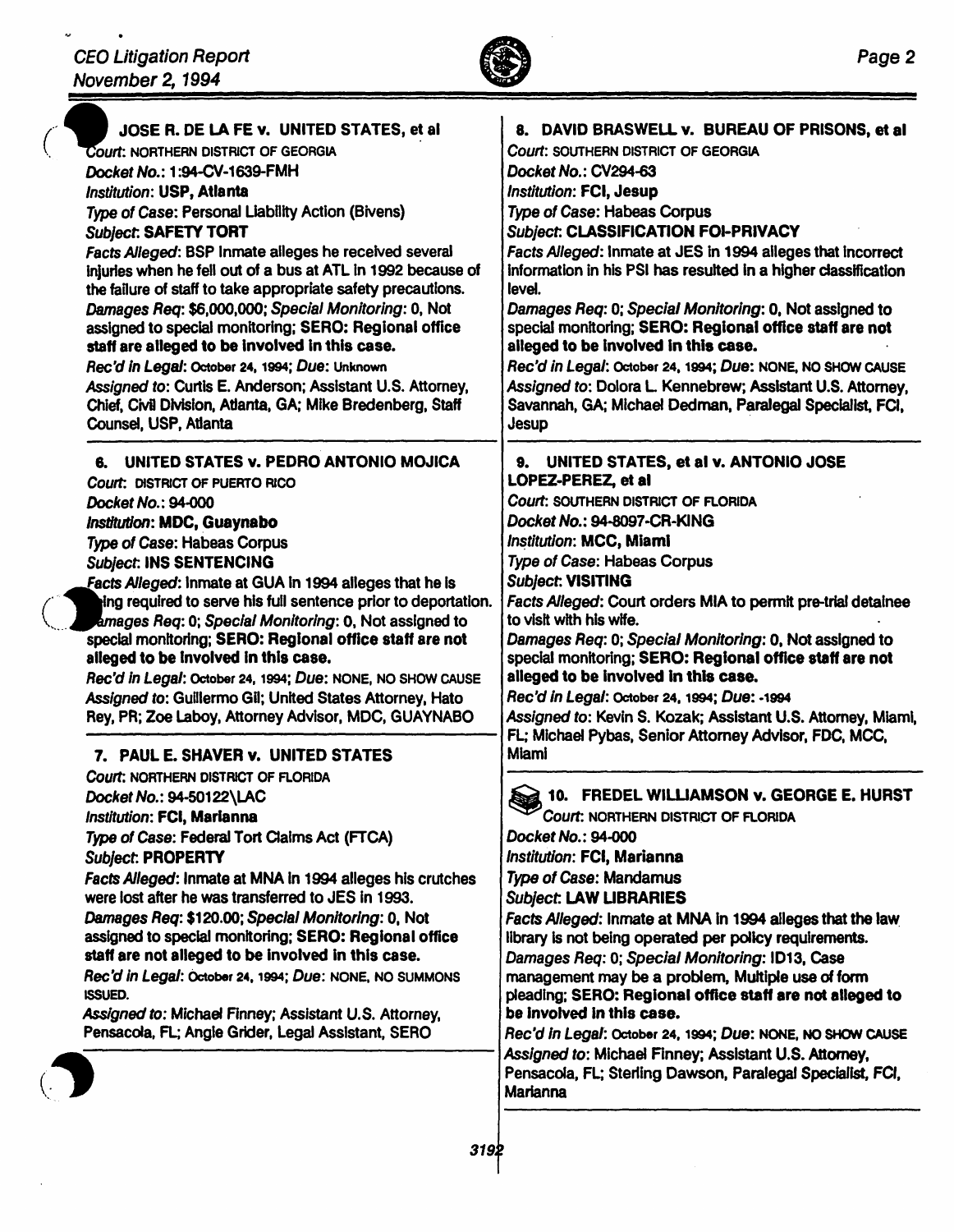(



| Court: NORTHERN DISTRICT OF FLORIDA<br>Docket No.: 94-000<br>Institution: FCI, Marianna<br>Type of Case: Habeas Corpus<br><b>Subject: TRANSFERS ACCESS TO COURTS</b><br>Facts Alleged: Inmate at MNA in 1994 seeks a transfer back<br>to MEM in order to adequately address several cases that<br>he has presently pending.<br>Damages Req: 0; Special Monitoring: 0, Not assigned to<br>special monitoring; SERO: Regional office staff are not<br>alleged to be involved in this case.<br>Rec'd in Legal: October 24, 1994; Due: NONE, NO SHOW CAUSE<br>Assigned to: P. Michael Patterson; U.S. Attorney,<br>Tailahassee, FL; Sterling Dawson, Paralegal Specialist, FCI,<br><b>Marianna</b>                                                                        | Court: NORTHERN DISTRICT OF FLORIDA<br>Docket No.: 94-000<br>Institution: FCI, Marianna<br><b>Type of Case: Mandamus</b><br><b>Subject: LAW LIBRARIES</b><br>Facts Alleged: Inmate at MNA in 1994 alleges that the law<br>library is not being operated per policy requirements.<br>Damages Reg: 0; Special Monitoring: ID13, Case<br>management may be a problem, Multiple use of form<br>pleading; SERO: Regional office staff are not alleged to<br>be involved in this case.<br>Rec'd in Legal: October 24, 1994; Due: NONE, NO SHOW CAUSE<br>Assigned to: Michael Finney; Assistant U.S. Attorney.<br>Pensacola, FL; Sterling Dawson, Paralegal Specialist, FCI,<br>Marianna                                                |
|-----------------------------------------------------------------------------------------------------------------------------------------------------------------------------------------------------------------------------------------------------------------------------------------------------------------------------------------------------------------------------------------------------------------------------------------------------------------------------------------------------------------------------------------------------------------------------------------------------------------------------------------------------------------------------------------------------------------------------------------------------------------------|----------------------------------------------------------------------------------------------------------------------------------------------------------------------------------------------------------------------------------------------------------------------------------------------------------------------------------------------------------------------------------------------------------------------------------------------------------------------------------------------------------------------------------------------------------------------------------------------------------------------------------------------------------------------------------------------------------------------------------|
| 12. CLAYTON P. CROWE v. FRED J. STOCK<br>Court: NORTHERN DISTRICT OF GEORGIA<br>Docket No.: 1:94-CV-2173-JTC<br>Institution: USP, Atlanta<br><b>Type of Case: Habeas Corpus</b><br><b>Subject: SENTENCING</b><br>Facts Alleged: Inmate at ATL in 1994 alleges that he has<br>en placed in federal custody without explanation. He<br>deges that there has been an improper use of a writ ad<br>prosequendum.<br>Damages Req: 0; Special Monitoring: 0, Not assigned to<br>special monitoring; SERO: Regional office staff are not<br>alleged to be involved in this case.<br>Rec'd in Legal: October 24, 1994; Due: 10-11-1994<br>Assigned to: Sharon Douglas Stokes; Assistant U.S.<br>Attorney, Atlanta, GA; Mike Bredenberg, Staff Counsel,<br><b>USP, Atlanta</b> | 15. JORGE DURANGO v. GEORGE E. HURST<br>Court: NORTHERN DISTRICT OF FLORIDA<br>Docket No.: 94-000<br>Institution: FCI, Marianna<br><b>Type of Case: Mandamus</b><br><b>Subject: LAW LIBRARIES</b><br>Facts Alleged: Inmate at MNA in 1994 alleges that the law<br>library is not being operated per policy requirements.<br>Damages Req: 0; Special Monitoring: ID13, Case<br>management may be a problem, Multiple use of form<br>pleading; SERO: Regional office staff are not alleged to<br>be involved in this case.<br>Rec'd in Legal: October 24, 1994; Due: NONE, NO SHOW CAUSE<br>Assigned to: Michael Finney; Assistant U.S. Attorney,<br>Pensacola, FL; Sterling Dawson, Paralegal Specialist, FCI,<br><b>Marianna</b> |
| 13. DANIEL J. FEDERLE v. VIC LOY, et al.<br>Court: SOUTHERN DISTRICT OF GEORGIA<br>Docket No.: 94-000<br>Institution: FCI, Jesup<br>Type of Case: Injunction<br><b>Subject: MEDICAL TREATMENT</b><br>Facts Alleged: Inmate at JES in 1994 alleges that he is not<br>receiving adequate medical care, including physical                                                                                                                                                                                                                                                                                                                                                                                                                                               | 16. RAYMOND OLSEN v. GEORGE E. HURST<br>Court: NORTHERN DISTRICT OF FLORIDA<br>Docket No.: 94-000<br>Institution: FCI, Marianna<br><b>Type of Case: Mandamus</b><br><b>Subject: LAW LIBRARIES</b><br>Facts Alleged: Inmate at MNA in 1994 alleges that the law<br>library is not being operated per policy requirements.<br>Damages Req: 0; Special Monitoring: ID13, Case                                                                                                                                                                                                                                                                                                                                                       |

receiving adequate medical care, including physical therapy, for several conditions that stem from a birth defect which resutted in his being a paraplegic. management may be a problem, Multiple use of form pleading; SERO: Regional office staff are not alleged to

Damages Req: 0; Special Monitoring: IC7, Publicity / Impact on staff morale, Medical Malpractice; SERO: Regional office staff are not alleged to be involved in this case.

ec'd in Legal: October 24, 1994; Due: NONE, NO SHOW CAUSE Assigned to: Dolora L. Kennebrew; Assistant U.S. Attorney. Savannah, GA; Michael Dedman, Paralegal Specialist, FCI, Jesup

<del>319</del>3

**Marianna** 

be Involved In this case.

Rec'd In Legal: October 24, 1994; Due: NONE, NO SHOW CAUSE Assigned to: Michael Finney; Assistant U.S. Attorney, Pensacola, FL; Sterling Dawson, Paralegal Specialist, FCI,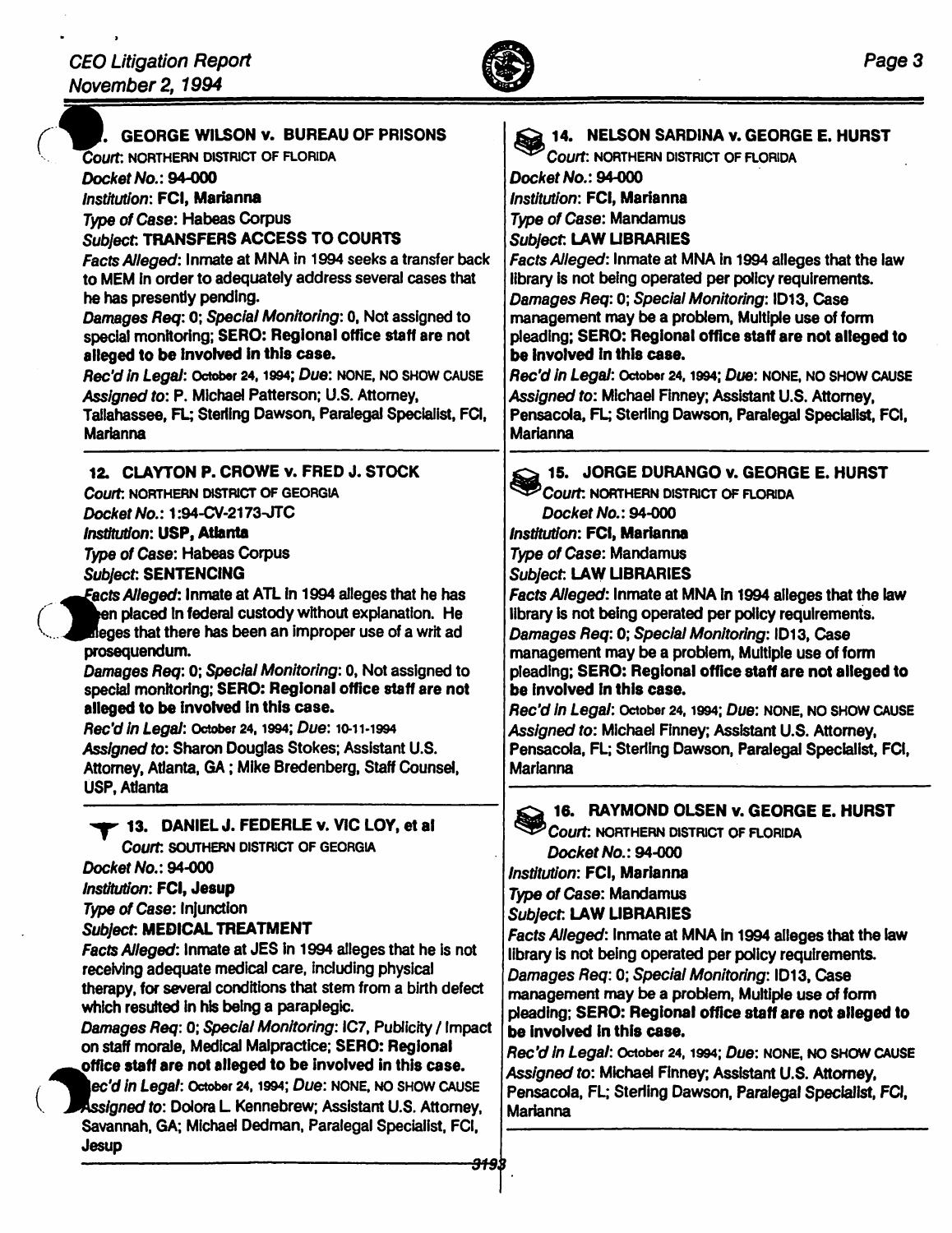$\cdot$ 

 $\bullet$ 



| 17. GREGORY SOWELL v. GEORGE E. HURST                                                                              | 20. CHARLES ELLENBERG, JR. v. BUREAU OF<br>PRISONS, et al.                                      |
|--------------------------------------------------------------------------------------------------------------------|-------------------------------------------------------------------------------------------------|
| Court: NORTHERN DISTRICT OF FLORIDA                                                                                | Court: DISTRICT OF SOUTH CAROLINA                                                               |
| Docket No.: 94-000                                                                                                 | Docket No.: 6:94-2445-3AK                                                                       |
| <b>Institution: FCI, Marianna</b>                                                                                  | Institution: USP, Atlanta                                                                       |
| <b>Type of Case: Mandamus</b>                                                                                      | <b>Type of Case: Habeas Corpus</b>                                                              |
| <b>Subject: LAW LIBRARIES</b>                                                                                      | Subject: SENTENCING COMMUNITY TREATMENT                                                         |
| Facts Alleged: Inmate at MNA in 1994 alleges that the law                                                          | <b>CENTERS</b>                                                                                  |
| library is not being operated per policy requirements.                                                             | Facts Alleged: Inmate at ATL in 1994 alleges that his                                           |
| Damages Reg: 0; Special Monitoring: ID13, Case                                                                     | sentence should be modified to allow for CTC placement.                                         |
| management may be a problem, Multiple use of form                                                                  | Damages Req: 0; Special Monitoring: 0, Not assigned to                                          |
| pleading; SERO: Regional office staff are not alleged to<br>be involved in this case.                              | special monitoring; SERO: Regional office staff are not                                         |
| Rec'd in Legal: October 24, 1994; Due: NONE, NO SHOW CAUSE                                                         | alleged to be involved in this case.                                                            |
| Assigned to: Michael Finney; Assistant U.S. Attorney,                                                              | Rec'd in Legal: October 24, 1994; Due: 10-21-1994                                               |
| Pensacola, FL; Sterling Dawson, Paralegal Specialist, FCI,                                                         | Assigned to: William C. Lucas; Assistant U.S. Attorney.                                         |
| <b>Marianna</b>                                                                                                    | Greenville, SC; Ken Hyle, Attorney/Advisor, SERO                                                |
|                                                                                                                    |                                                                                                 |
| 18. LEROY BUSH v. GEORGE E. HURST                                                                                  | 21. CHARLES ELLENBERG, JR. v. BUREAU OF<br>PRISONS, et al.                                      |
| Court: NORTHERN DISTRICT OF FLORIDA                                                                                | Court: DISTRICT OF SOUTH CAROLINA                                                               |
| Docket No.: 94-000                                                                                                 | Docket No.: 6:94-2445-3AK                                                                       |
| Institution: FCI, Marianna                                                                                         | <b>Institution: USP, Atlanta</b>                                                                |
| <b>Type of Case: Mandamus</b>                                                                                      |                                                                                                 |
| <b>Subject: LAW LIBRARIES</b>                                                                                      | Type of Case: Habeas Corpus<br>Subject: SENTENCING COMMUNITY TREATMENT                          |
| cts Alleged: Inmate at MNA in 1994 alleges that the law                                                            | <b>CENTERS</b>                                                                                  |
| tary is not being operated per policy requirements.                                                                | Facts Alleged: Inmate at ATL in 1994 alleges that his                                           |
| Damages Req: 0; Special Monitoring: ID13, Case                                                                     | sentence should be modified to allow for CTC placement.                                         |
| management may be a problem, Multiple use of form                                                                  | Damages Req: 0; Special Monitoring: 0, Not assigned to                                          |
| pleading; SERO: Regional office staff are not alleged to                                                           |                                                                                                 |
|                                                                                                                    |                                                                                                 |
| be involved in this case.                                                                                          | special monitoring; SERO: Regional office staff are not<br>alleged to be involved in this case. |
| Rec'd in Legal: October 24, 1994; Due: NONE, NO SHOW CAUSE                                                         | Rec'd in Legal: October 24, 1994; Due: 10-21-1994                                               |
| Assigned to: Michael Finney; Assistant U.S. Attorney,                                                              | Assigned to: William C. Lucas; Assistant U.S. Attorney,                                         |
| Pensacola, FL; Sterling Dawson, Paralegal Specialist, FCI,                                                         | Greenville, SC; Ken Hyle, Attorney/Advisor, SERO                                                |
| <b>Marianna</b>                                                                                                    |                                                                                                 |
|                                                                                                                    | DEXTER CONROD v. JAMES MOSELY, et al<br>22.                                                     |
| 19. LEONARDO RUBIO v. GEORGE E. HURST                                                                              | Court: NORTHERN DISTRICT OF ALABAMA                                                             |
| Court: NORTHERN DISTRICT OF FLORIDA                                                                                | Docket No.: 94-H-0788-E                                                                         |
| Docket No.: 94-000                                                                                                 | Institution: FCI, Talladega                                                                     |
| Institution: FCI, Marianna                                                                                         | Type of Case: Personal Liability Action (Bivens)                                                |
| <b>Type of Case: Mandamus</b>                                                                                      | <b>Subject: VISITING</b>                                                                        |
| <b>Subject: LAW LIBRARIES</b>                                                                                      | Facts Alleged: Inmate at TDG in 1994 alleges that his wife                                      |
| Facts Alleged: Inmate at MNA in 1994 alleges that the law                                                          | and children were denied visitation rights.                                                     |
| library is not being operated per policy requirements.                                                             | Damages Req: \$50,000; Special Monitoring: 0, Not                                               |
| Damages Req: 0; Special Monitoring: ID13, Case                                                                     | assigned to special monitoring; SERO: Regional office                                           |
| management may be a problem, Multiple use of form                                                                  | staff are not alleged to be involved in this case.                                              |
| pleading; SERO: Regional office staff are not alleged to                                                           | Rec'd in Legal: October 24, 1994; Due: 10-07-1994                                               |
| be involved in this case.                                                                                          | Assigned to: Winfield J. Sinclair; Assistant U.S. Attorney,                                     |
| Rec'd in Legal: October 24, 1994; Due: NONE, NO SHOW CAUSE                                                         | Birmingham, AL; Kathleen Kenney, Attorney Advisor, FCI,                                         |
| ssigned to: Michael Finney; Assistant U.S. Attorney,<br>Tensacola, FL; Sterling Dawson, Paralegal Specialist, FCI, | Talladega                                                                                       |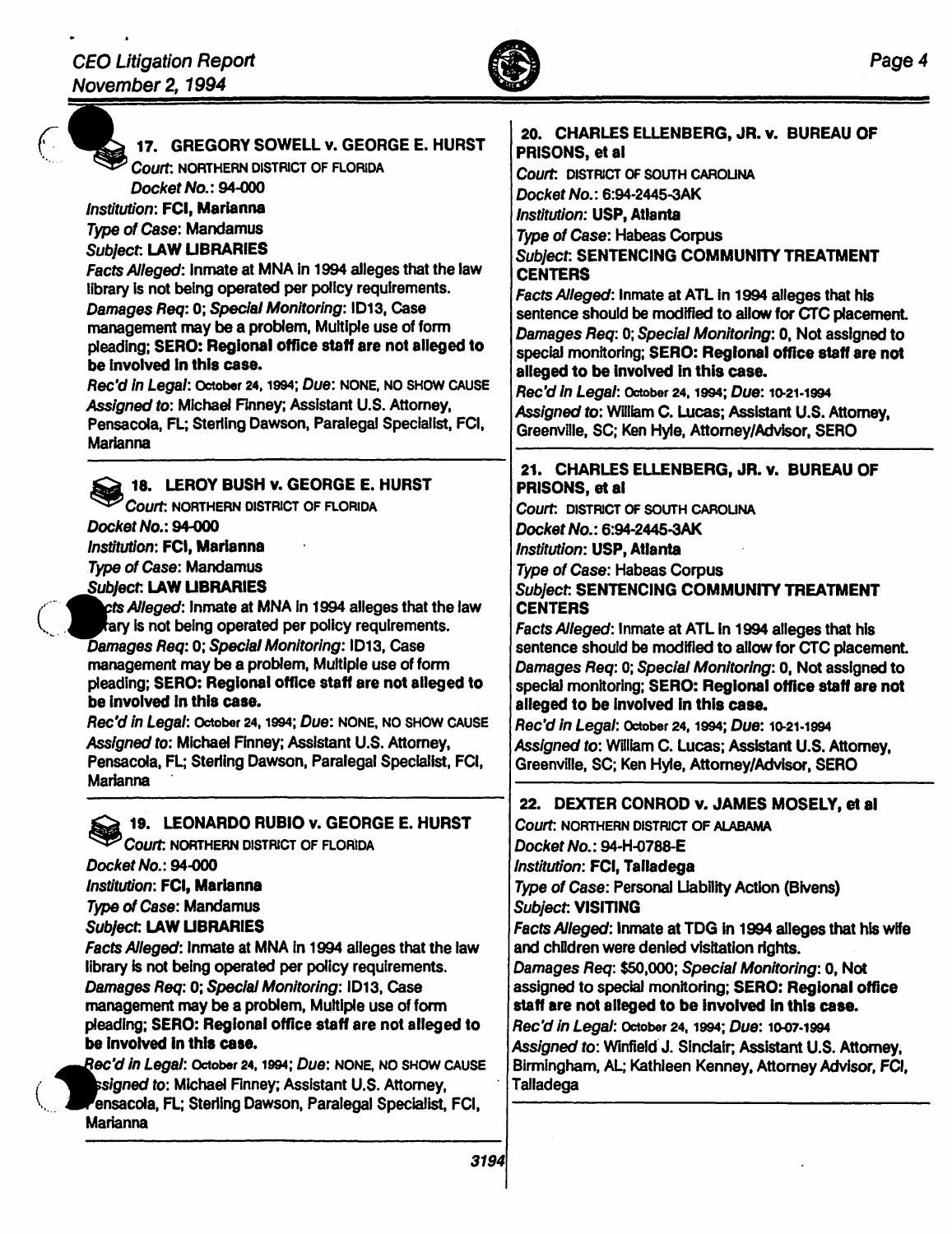

|  | JORGE MUNOZ v. U.S. GOVERNMENT                                                                               | 26. GLENN ALIN MARTINOFF v. ___ DUKES, et al                  |
|--|--------------------------------------------------------------------------------------------------------------|---------------------------------------------------------------|
|  | Court: SOUTHERN DISTRICT OF FLORIDA                                                                          | Court: DISTRICT OF SOUTH CAROLINA                             |
|  | Docket No.: 94-000                                                                                           | Docket No.: 9:94-2609-18-JC                                   |
|  | <b>Institution: FPC, Eglin</b>                                                                               | <b>Institution: FCI, Estill</b>                               |
|  | Type of Case: Injunction                                                                                     | Type of Case: Personal Liability Action (Bivens)              |
|  | <b>Subject: CLASSIFICATION</b>                                                                               | Subject: MEDICAL TREATMENT, WORK, FOOD SERVICE                |
|  | Facts Alleged: Inmate at EGL in 1994 alleges he has been                                                     | Facts Alleged: Inmate at EST in 1994 alleges that he was      |
|  | placed in an institution in violation of his judgment and                                                    | assigned to work in food services in violation of his medical |
|  | imprisonment order.                                                                                          | order.                                                        |
|  | Damages Reg: 0; Special Monitoring: 0, Not assigned to                                                       | Damages Req: \$835,000; Special Monitoring: 0, Not            |
|  | special monitoring; SERO: Regional office staff are not                                                      | assigned to special monitoring; SERO: Regional office         |
|  | alleged to be involved in this case.                                                                         | staff are not alleged to be involved in this case.            |
|  | Rec'd in Legal: October 24, 1994; Due: NONE, NO SHOW CAUSE                                                   | Rec'd in Legal: October 24, 1994; Due: Unknown                |
|  | Assigned to: Robyn J. Hermann; Assistant U.S. Attorney,                                                      | Assigned to: Jay Preston Strom; U.S. Attorney, Columbia,      |
|  | Deputy Chief, Civil Division, Miami, FL; Gerelene Gooden,<br>Paralegal Specialist, Southeast Regional Office | SC; Jon M. Adduci, Paralegal Specialist, FCI, Estill          |
|  |                                                                                                              | 27. ANDREW WALKER v. UNITED STATES, et al.                    |
|  | 24. ROBERT M. BROWN, JR v. MIKE PETTIFORD, et al.                                                            | Court: NORTHERN DISTRICT OF GEORGIA                           |
|  | Court: DISTRICT OF SOUTH CAROLINA                                                                            | Docket No.: 1:94-CV-2567-ODE                                  |
|  | Docket No.: 9-94-2611-17-JC                                                                                  | Institution: USP, Atlanta                                     |
|  | Institution: FCI, Estill                                                                                     | <b>Type of Case: Personal Liability Action (Bivens)</b>       |
|  | Type of Case: Personal Liability Action (Bivens)                                                             | <b>Subject: PROPERTY</b>                                      |
|  | <b>Subject: PROPERTY</b>                                                                                     | Facts Alleged: Inmate at ATL in 1994 alleges that his         |
|  | Facts Alleged: Inmate at EST in 1994 alleges that his Bible                                                  | property was confiscated and destroyed while in SHU.          |
|  | ver was taken and not returned.                                                                              | Damages Req: \$1,250,000; Special Monitoring: 0, Not          |
|  | Jamages Req: \$300,000; Special Monitoring: 0, Not                                                           | assigned to special monitoring; SERO: Regional office         |
|  | assigned to special monitoring; SERO: Regional office                                                        | staff are not alleged to be involved in this case.            |
|  | staff are not alleged to be involved in this case.                                                           | Rec'd in Legal: October 31, 1994; Due: 12-20-1994             |
|  | Rec'd in Legal: October 24, 1994; Due: Unknown                                                               | Assigned to: Curtis E. Anderson; Assistant U.S. Attorney,     |
|  | Assigned to: Jay Preston Strom; U.S. Attorney, Columbia,                                                     | Chief, Civil Division, Atlanta, GA; Mike Bredenberg, Staff    |
|  | SC; Jon M. Adduci, Paralegal Specialist, FCI, Estill                                                         | Counsel, USP, Atlanta                                         |
|  |                                                                                                              |                                                               |
|  | 25. CALVIN R. MATTISON v. TONY BROWN, et al.                                                                 | 28. JERRY D. ASHMORE v. KATHLEEN HAWKE, et al.                |
|  | Court: DISTRICT OF SOUTH CAROLINA                                                                            | Court: NORTHERN DISTRICT OF GEORGIA                           |
|  | Docket No.: 9:94-2610-6-JC                                                                                   | Docket No.: 94-000                                            |
|  | <b>Institution: FCI, Estill</b>                                                                              | Institution: USP, Atlanta                                     |
|  | Type of Case: Personal Liability Action (Bivens)                                                             | Type of Case: Personal Liability Action (Bivens)              |
|  | <b>Subject: CORRESPONDENCE</b>                                                                               | <b>Subject: ASSAULTS WORK</b>                                 |
|  | Facts Alleged: Inmate at EST in 1994 alleges that his mail is                                                | Facts Alleged: Inmate at FPC, ATL in 1994 alleges that he     |
|  | being tampered with in the mailroom.                                                                         | was assaulted by a staff member at work.                      |
|  | Damages Req: \$500,000; Special Monitoring: 0, Not                                                           | Damages Req: \$350,000; Special Monitoring: 0, Not            |
|  | assigned to special monitoring; SERO: Regional office                                                        | assigned to special monitoring; SERO: Regional office         |
|  | staff are not alleged to be involved in this case.                                                           | staff are not alleged to be involved in this case.            |
|  | Rec'd in Legal: October 24, 1994; Due: Unknown                                                               | Rec'd in Legal: October 31, 1994; Due: NONE, NO SUMMONS       |
|  | Assigned to: Jay Preston Strom; U.S. Attorney, Columbia,                                                     | <b>ISSUED.</b>                                                |
|  | SC; Jon M. Adducl, Paralegal Specialist, FCI, Estill                                                         | Assigned to: Curtis E. Anderson; Assistant U.S. Attorney,     |
|  |                                                                                                              | Chief, Civil Division, Atlanta, GA; Mike Bredenberg, Staff    |
|  |                                                                                                              | Counsel, USP, Atlanta                                         |
|  |                                                                                                              |                                                               |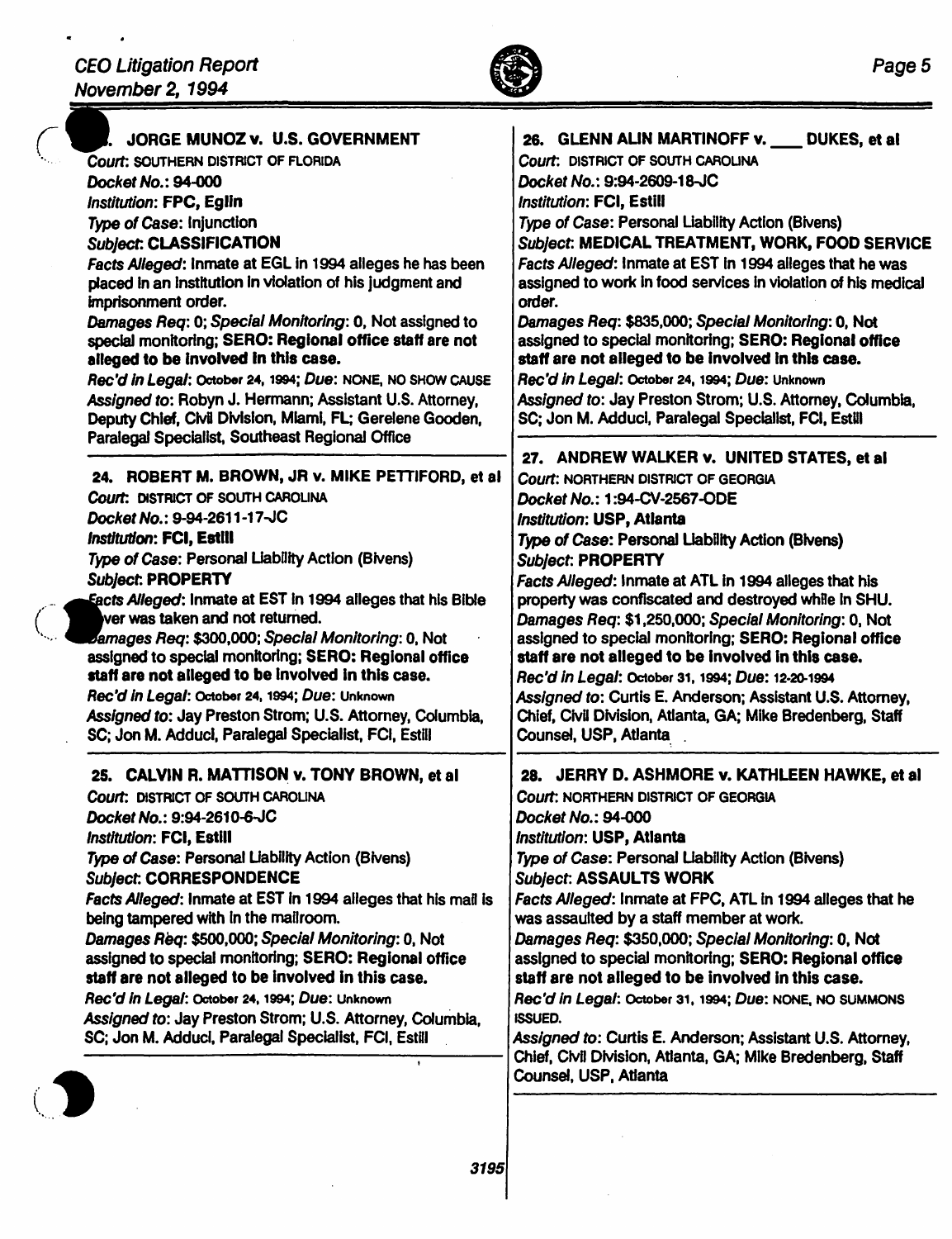

## SELBIE MCNAIR-BEY v. FEDERAL BUREAU OF PRISONS, et al.

Court. NORTHERN DISTRICT OF flORIDA Docket No.: 94-1941-CIV-OAVIS Institution: MCC, Miami Type of Case: Personal liability Action (Bivens)

### Subject: AD REMEDIES

Facts Alleged: Inmate at MIA In 1994 alleges he submitted a BP-9 to the Regional Office due to its sensitive nature. It was rejected sent back to the institution arbitrarily. When it was resubmitted at the institution, it was lost.

Damages Req: \$75.000; Special Monitoring: 0, Not assigned to special monitoring; SERO: Regional office staff are alleged to be involved in this case.

### Rec'd In Legal: October 31. 1994; Due: 12·19-1994

Assigned to: Peter Outerbridge; Assistant U.S. Attorney. Miami. FL; Michael Pybas, Senior Attorney Advisor. FOC. MCC. Miami

## 30. DAVID EARL HUGHES v. FRED STOCK, et al Court: NORTHERN DISTRICT OF GEORGIA

Docket No.: 1 :94-CV-2523-ODE

Institution: USP, Atlanta

(

Type of Case: Habeas Corpus

*ibject***: SENTENCING CLASSIFICATION** 

cts Alleged: Inmate at ATL in 1994 alleges that the BOP is not computing his sentences correctly which has placed him In a different severity level.

Damages Req: 0; Special Monitoring: 0. Not assigned to special monitoring; SERO: Regional office staff are alleged to be Involved In this case.

Rec'd In Legal: October 31.1994; Due: NONE. NO SHOW CAUSE Assigned to: Curtis E. Anderson; Assistant U.S. Attorney. Chief. Civil Division. Atlanta. GA: Mike Bredenberg. Staff Counsel, USP, Atlanta

## 31. GEORGE TERZADO v. FRED STOCK, et al

Court: NORTHERN DISTRICT OF GEORGIA

Docket No.: 1:94-cv-1771-JEC

Institution: USP, Atlanta

Type of Case: Personal Uability Action (Bivens) Subject: ASSAULTS

Facts Alleged: Inmate at ATL in 1994 alleges that he was assaulted by two officers.

Damages Req: \$2,050,000; Special Monitoring: 0, Not assigned to special monitoring; SERO: Regional office staff are not alleged to be involved in this case.

Rec'd in Legal: October 31, 1994; Due: NONE, NO SUMMONS .. SUED.

\., Igned *to:* Curtis E. Anderson; Assistant U.S. Attorney. Chief, Civil Division, Atlanta, GA; Mike Bredenberg, Staff Counsel, USP, Atlanta

## 32. THE STATE OF SOUTH CAROLINA v. DAVID ~JEPSEN

Court: SOUTH CAROUNA STATE COURT. Docket No.: 94GS25-0486 Institution: FCI, Estill Type of Case: Other, Criminal Prosecution Subject: CRIMINAL PROSECUTION

Facts Alleged: SC is prosecuting inmate for the murder of Inmate Solomon Gilbert at EST on 07-10-1994. Crime will be prosecuted by the state because federal Jurisdiction of EST property has not yet been obtained.

Damages Req: 0; Special Monitoring: IB1, All cases Involving a death.; SERO: Regional office staff are not alleged to be Involved In this case.

Rec'd In Legal: October 31. 1994; Due: *11·14-1994*  Assigned to: Randoph Murdock, 98th Circuit Solicitor. Eart L Cotton. Assistant Regional Counsel, SERO

# Significant Activity on Existing Cases

## ANTHONY EUGENE CASH v. JOSEPH P. CLASS, et al Court: NORTHERN DISTRICT OF FLORIDA

Docket No.: MCA 92-50199/RV; Type *of* Case: Personal Liability Action (Bivens); Damages Req: \$200,000 Subject: RELIGION Institution: FCI, Marianna Facts Alleged: Hebrew Israelite inmate at MNA in 1992 alleges that he has not been allowed to use the Institution chapel for his religious worship.

Special Monitoring: 0, Not assigned to special monitoring Date Case Filed: 04-27-1993

Significant Activity: 10-03-1994 Order adopts magistrate's report. dismisses case. 09-13-1994 The magistrate's report recommends dismissal after applying the standard established by the Religious Freedom Restoration Act. Claims for declaratory and injunctive relief are moot because the Inmate Is no longer housed at the same institution. The court finds the defendants are entitled to qualified Immunity protection because the actions In question occurred in 1992. Prison officials are not required to forecast future legislative or judicial decisions. In 1992 there was no clearly established law requiring prison officials to permit Inmates to attend congregational religious services instead of or in addition to providing inmates with reading materials. religious counseling. and time for prayer. The prisoner failed to present any evidence showing that the exercise of his religion was substantially Infringed by the denial of a Kosher diet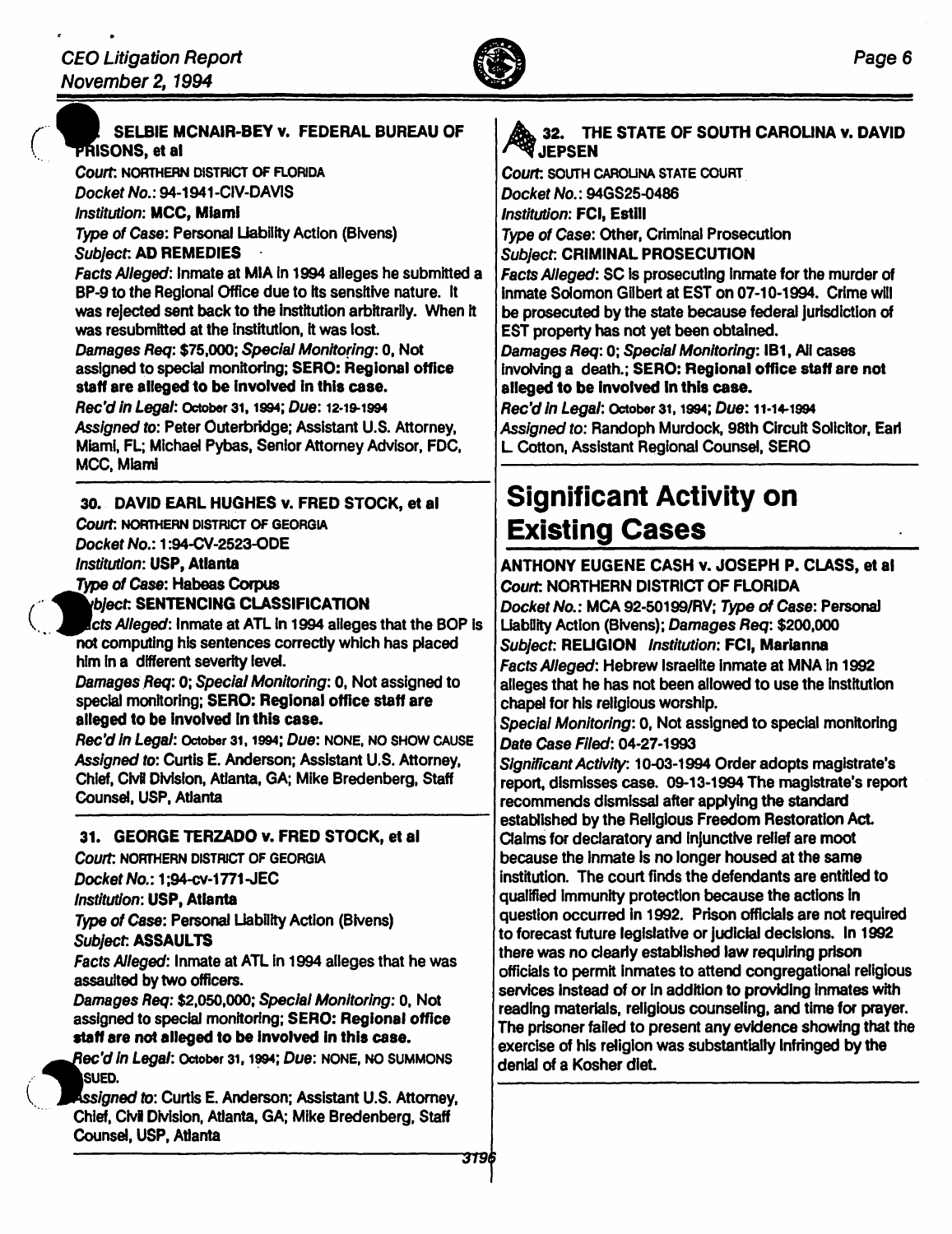

# NICK CINDIA v. ROGER F. SCOTT, et al.

Court: NORTHERN DISTRICT OF ALABAMA Docket No.: CV-93-AR-1547-E: Type of Case: Habeas Corpus; Damages Req: \$1.274.000.00 Subject. COMMUNITY TREATMENT CENTERS CLASSIFICATION, DISCRIMINATION Institution: FCI,

## **Talladega**

 $\binom{n}{k}$ 

Facts Alleged: Inmate at TOG in 1993 alleges that he was denied "full'· placement at a CTC due to racial discrimination. Also challenges PSF based on weapon.

Special Monitoring: IA1, Precedent\ Public Safety Factor Date Case Filed: 08-03-1993

Significant Activity: 10-05-1994 Order adopts magistrate's report, dismisses case. 09-13-1994 The magistrate's report recommends dismissal because the granting of CCC placement Is discretionary and the Inmate has presented no evidence to support his claim of racial discrimination.

 $\frac{1}{2}$  cts Alleged: Inmate at MNA in 1993 alleges that the  $\frac{1}{2}$  Date Case Filed: 07-30-1992 arole Commission has arbitrarily and capriciously not Significant Activity: 09-13-1994 Order grants the given him credit for state time toward the parole guidelines. Special Monitoring: 0, Not assigned to special monitoring  $\log_{10}$  Case. Material facts are not in issue because the inmate Date Case Filed: 01-12-1993 challenges the staff member's version of the facts by

Significant Activity: 10-14-1994 Order adopts magistrate's submitting affidavits containing inadmissible hearsay. report. dismisses case. 09-09-1994 The magistrate's report recommends dismissal based on inmate's petition for voluntary dismissal.

## FREESTON LEWIS v. ROGER BAXTER, et al  $\vert$  Damages Req: \$1,200.00

Court: NORTHERN DISTRICT OF FLORIDA Subject: PROPERTY Institution: FCI, Marianna Subject: INMATE DISCIPLINE AD DETENTION, result of his transfer due to Hurricane Andrew in 1992.

Facts Alleged: Inmate at THA in 1993 alleges that while he [Resulting from 08-92 Hurricane Andrew was in MNA in 1992, a false incident report was knowingly  $\Box$  Date Case Filed: 08-30-1993 written against which resulted in an institutional transfer and  $\frac{1}{2}$  Significant Activity: 10-17-1994 Order grants the inmate segregation. Drugs were found in package government's motion for summary judgement, dismisses addressed to him.

Special Monitoring: 0, Not assigned to special monitoring | dismissal. The United States is immune under

~Port. grants summary Judgement, dismisses case. after Hurricane Andrew was clearty discretionary

A prisoner has no right to be protected from false The claim would also be barred under 28 U.S.C. 2680(c) allegations. This prisoner had the process due to him in the because the items in question were property detained by DHP proceeding. The contract of the contract of the contract of the contract of the contract of the contract of the contract of the contract of the contract of the contract of the contract of the contract of the contract o

## JOE MOWISH v. MATTHEW ARNOLD, et al

Court: SOUTHERN DISTRICT OF GEORGIA Docket No.: CV294-69; Type of Case: Injunction; Damages Req:O

Subject: ASSAULTS Institution: FCI, Jesup Facts Alleged: JES inmate alleges he has been subjected to staff assaults in retaliation for another civil action. FGAS. 294-11. TRO hearing scheduled for 05-26.

Special Monitoring: 0, Not assigned to special monitoring Date Case Filed: 05-16-1994

Significant Activity: 10-25-1994 Dismissed without prejudice for fallure to serve defendants with 120 days.

# PHILLIP N. NORMAN v. ANDRE IVORY, et al.

Court. NORTHERN DISTRICT OF GEORGIA Docket No.: 1:92-CV-1833-RLV; Type of Case: Personal liability Action (Bivens); Damages Req: \$4.000.000.00 ------------------ Subject: INMATE DISCIPUNEInstltut/on: USP, Atlanta JON MICHAEL HUNTER V. UNITED STATES PAROLE Facts Alleged: ATL inmate claims false information was put<br>COMMISSION, et al COMMISSION, et al in his Progress Report resulting in USPC not issuing<br>Court: NORTHERN DISTRICT OF FLORIDA Court: NORTHERN DISTRICT OF FLORIDA (a parole date. He also alleges discrimination based on race<br>Docket No.: MCA 92-50252/WEA; Type of Case: Habeas and Inmate assault at the request of staff in retaliation for Docket No.: MCA 92-50252/WEA; Type of Case: Habeas and Inmate assault at the request of staff in retaliation for Corpus; Damages Req: 0 filing administrative remedies.

Subject: PAROLE Institution: FCI, Marianna Special Monitoring: 0, Not assigned to special monitoring

government's motion for summary judgement, dismisses

## **WAZ RICHARD PELLEGRINO v. UNITED STATES**

**FIRTH** Court: NORTHERN DISTRICT OF FLORIDA

Docket No.: 93-50124-WEA; Type of Case: Tort;

Docket No.: 92-50326-RV; Type of Case: Personal Liability | Facts Alleged: Inmate at MNA in 1993 alleges that some of Action (Bivens); Damages Req: \$272,500 his property was lost, destroyed, misplaced, or stolen as a TRANSFERS Institution: FCI, Marianna Special Monitoring: IC8, Publicity / Impact on staff morale,

case. 09-08-1994 Magistrate's report recommends Date Case Filed: 08-17-1993 **FICA** because the discretionary function exception because Significant Activity: 10-13-1994 Order adopts magistrate's | the handling of inmate property immediately prior to and  $\beta$ -29-1994 The magistrate's report recommends dismissal. | implementation of policy within the scope of this exception.